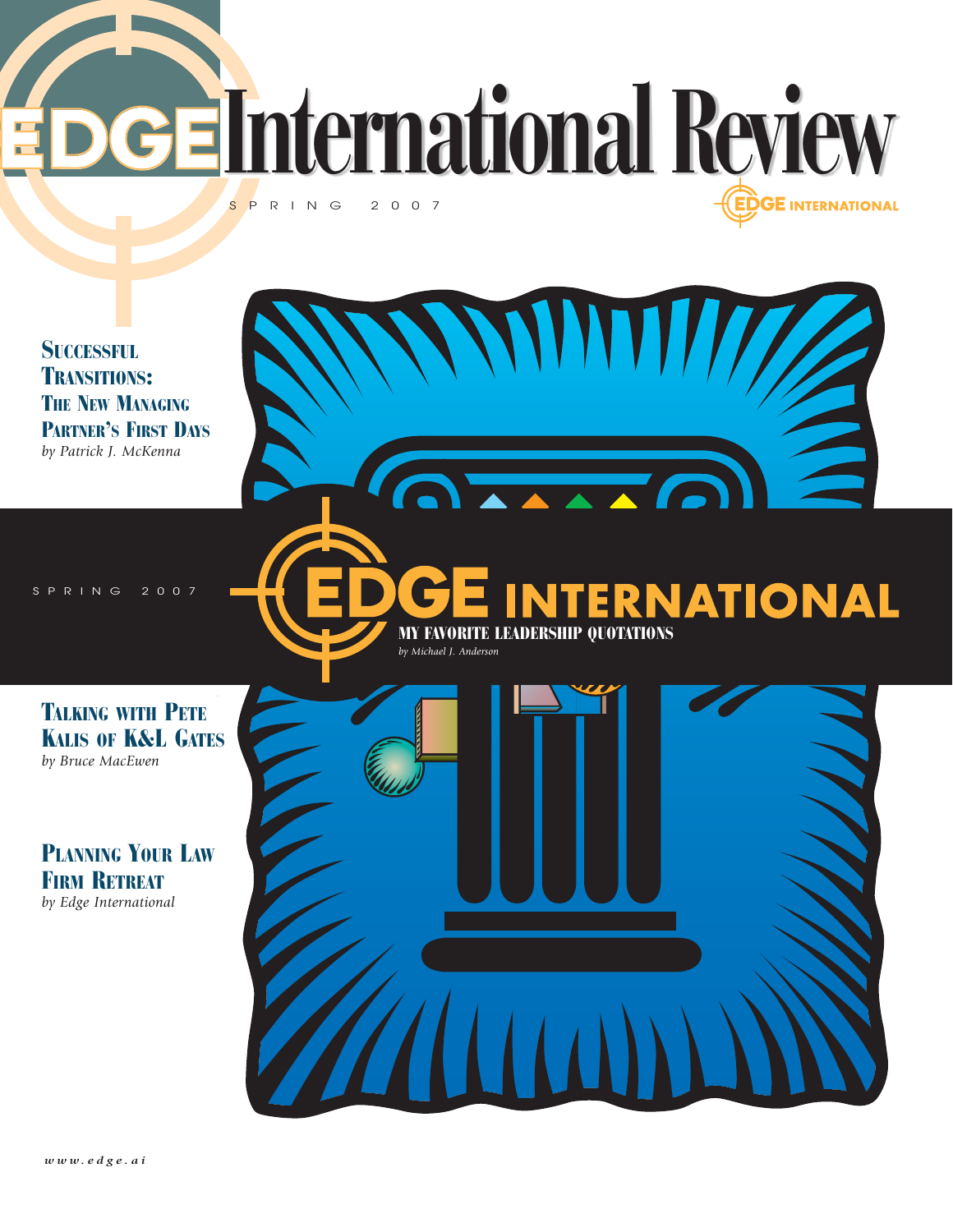MY FAVORITE LEADERSHIP QUOTATIONS *by Michael J. Anderson,* **EDGE INTERNATIONAL**

"Whether you think that you can . . . or you think that vou can't... vou're right. **"Ever heard of "Alexander the pretty good"?"** *"For every problem, there is a solution which is simple, neat and wrong."* 

**WELF YOU MAN EVER**<br>
"If you don't know where you are going, **listened will end up somewhere else's example.** 

*We know what happens to people who stay in the middle of the road, they get run over." "Nothing was ever achieved without enthusiasm."* 

e often meet with firm leaders who are not really sure of what their precise role is, or how to accomplish what needs to be done at their firms to dramatically drive them forward. They often tell us that they have had little or no preparation for the role they have been thrust into. Certainly law schools do not really teach leadership and often a viable role model is not always present. The whole idea of "Herding Cats" is foreign to many new firm leaders since, until they are appointed, their firm has always rewarded and acknowledged them for their individual accomplishments rather than team building, developing respect or leadership style.

## **Favorite Lea**

*"Managers are people who do things right. Leaders are people who do the right "Just make a decision. If it's wrong,* **"Only those who dare to fail greatly can ever achieve greatly."** *then just make another decision." "Insanity: doing the same thing over and over again and expecting different* "You may be disappoint- *results"* ed if you fail, but you are doomed if you don't try."

There is nothing so useless as doing efficiently that which should not be done at

*"It is essential to build a culture where there is no such thing as a bad idea." "He who laughs, lasts."* For some years I have collected various quotes and motivational sayings that often serve to inspire me to think about familiar things in unfamiliar ways. I thought I might share some of my favorite leadership quotes in hopes that some might provoke you to ponder about what it must take to be effective.

With a bit of luck these practical quotes will lead you to a more precise understanding of what the elusive nature of leadership is all about...

*"Whether you think that you can . . . or you think that you can't... you're right."* 

**HENRY FORD** 

*"Only those who dare to fail greatly can ever achieve greatly."*  Robert F. Kennedy

*"Today's successful business leaders will be those who are the most flexible of mind. An ability to embrace new ideas, routinely challenge old ones, and live with the paradox will be the effective leader's traits."*

Tom Peters

*"Just make a decision. If it's wrong, then just make another decision."* 

Harry S. Truman

*"I not only use the brains I have, but all that I can borrow."*  Woodrow Wilson

*"There is nothing so useless as doing efficiently that which should not be done at all."* 

Peter F. Drucker